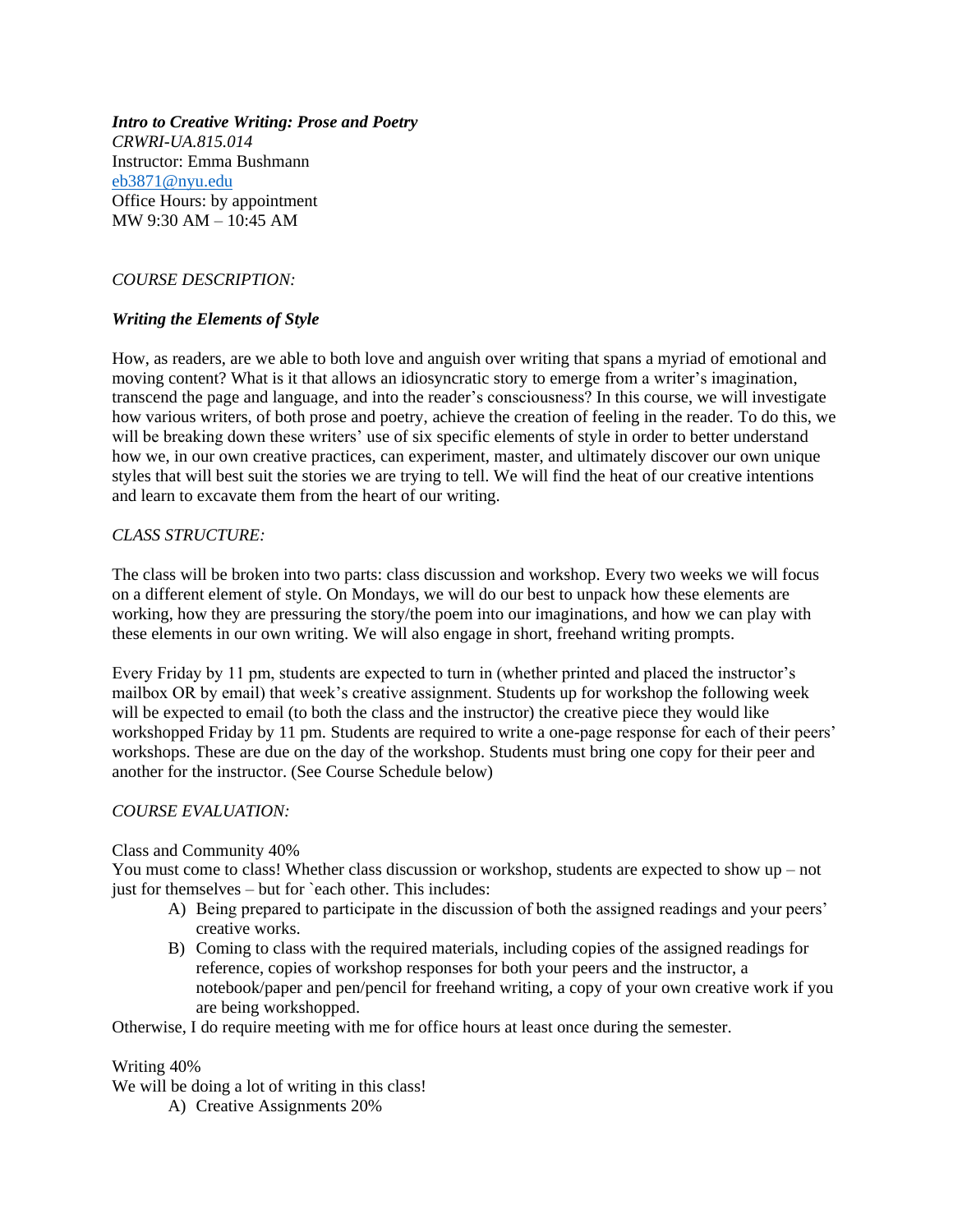You will be turning in roughly one creative assignment a week, resulting in a portfolio of thirteen total creative assignments. These must be submitted to the instructor by 11 pm on Friday. Creative work will be evaluated on the following: risk-taking and originality, precision and richness of details, development, thoughtfulness, and polish, evidence of effort.

# B) Workshop Responses 20%

For each workshop, you will be required to submit a one-page written response to both the writer and the instructor. This response will be graded on your attentiveness to the piece, as well as your generosity.

### Final Portfolio 20%

For your final portfolio, you will revise **five** of your original, creative pieces. These works must have been written for the class and can include in-class writing exercises or creative assignments. You must revise at least one poem and one prose piece. The other three pieces you chose to revise are up to you! For our final class, each student will read from their final portfolio. This reading will count towards your grade.

### *MATERIALS:*

Please bring something aside from a laptop with which you can use to write and take notes. We will be writing free hand in class, so access to pen/pencil and paper is essential. You may only use a laptop or tablet during workshop and class discussions to refer to electronic copies of the text, though printed copies are preferred. Also! When it's your turn to workshop, bring a clean copy of your story to class so that while your peers are discussing the piece, you can make notes onto your work. Cell phone use is prohibited during class, excepting an emergency.

### *ABSENCE POLICY AND LATE WORK:*

I cannot accept late work. If you know, in advance, that you will be unable to turn in an assignment, please reach out to me as early as possible so that we can discuss your options.

Plan to arrive before class begins—anything more than 15 minutes late is considered an absence. More than two absences will result in a 10% final grade deduction. If you'd like your absence to be excused, you'll need to communicate your absence beforehand and provide documentation if appropriate.

# *BEST PRACTICES FOR SUBMITTING WRITTEN WORK:*

Put your name on your work. Number your pages. (Please!) All work must be typewritten in a doublespaced, legible font, size 12, with one-inch margins. Your writings should represent your best effort and be free of errors in grammar, spelling, punctuation, and formatting.

# *PLAGIRISM:*

There is a zero-tolerance plagiarism policy for both academic papers and creative pieces. All instances of plagiarism will be reported to the department, without exception.

# *NYU DISABILITY DISCLOSURE STATEMENT:*

Academic accommodations are available to any student with a chronic, psychological, visual, mobility, learning disability, or who is deaf or hard of hearing. Students should please register with the Moses Center for Students with Disabilities at 212-998-4980.

NYU's Henry and Lucy Moses Center for Students with Disabilities 726 Broadway, 2nd Floor New York, NY 10003-6675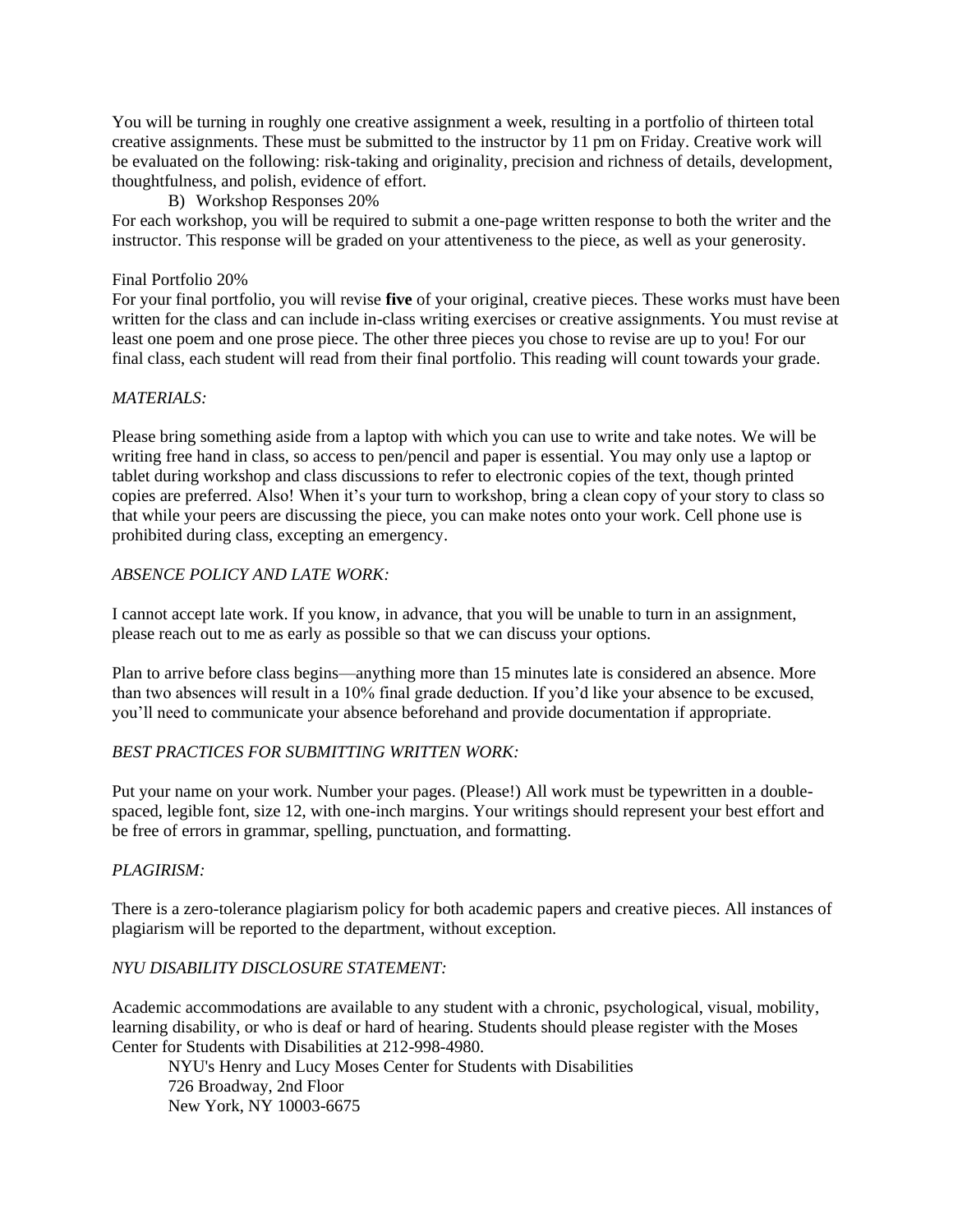Telephone: 212-998-4980 Voice/TTY Fax: 212-995-4114 Web site:<http://www.nyu.edu/csd>

# *STUDENT WELLNESS POLICY:*

Unless we see explicit evidence in workshop that the speaker of a work is the writer themselves, we assume the speaker is fictional. However, certain content relating to murder, depression, suicide, sexual assault, or severe mental distress, such as seems to be a possible cry for help, will likely prompt the instructor's attention. Please send an email putting this work in context before submitting work, especially for workshop, that may be interpreted as such. If you do feel you need someone to talk to at any point in the semester, please feel safe to reach out to me and I can guide you to the NYU Wellness Center.

# *MENTAL HELATH:*

As mentioned above, I am obligated to report any content that I believe could prove dangerous to the author of the work and/or others to the university. Please, keep this in mind when turning in materials for workshop, as well as during class discussions.

If I believe the week's reading material to be potentially upsetting and/or triggering to some, I will issue an email beforehand with potential trigger warnings. If you wish to **not** participate in the discussion that week, I will arrange a substitute reading and ask that you visit my office hours for a short discussion.

I do understand that life can be unexpected and complicated. If you find yourself unable to complete the classwork, I encourage you to reach out to me as soon as possible, so that we may discuss your options. Otherwise, I encourage you all to take care of yourselves and each other. Without community, we cannot expand our visions, and therefore we cannot write.

*All required texts will be digitally provided by the instructor.*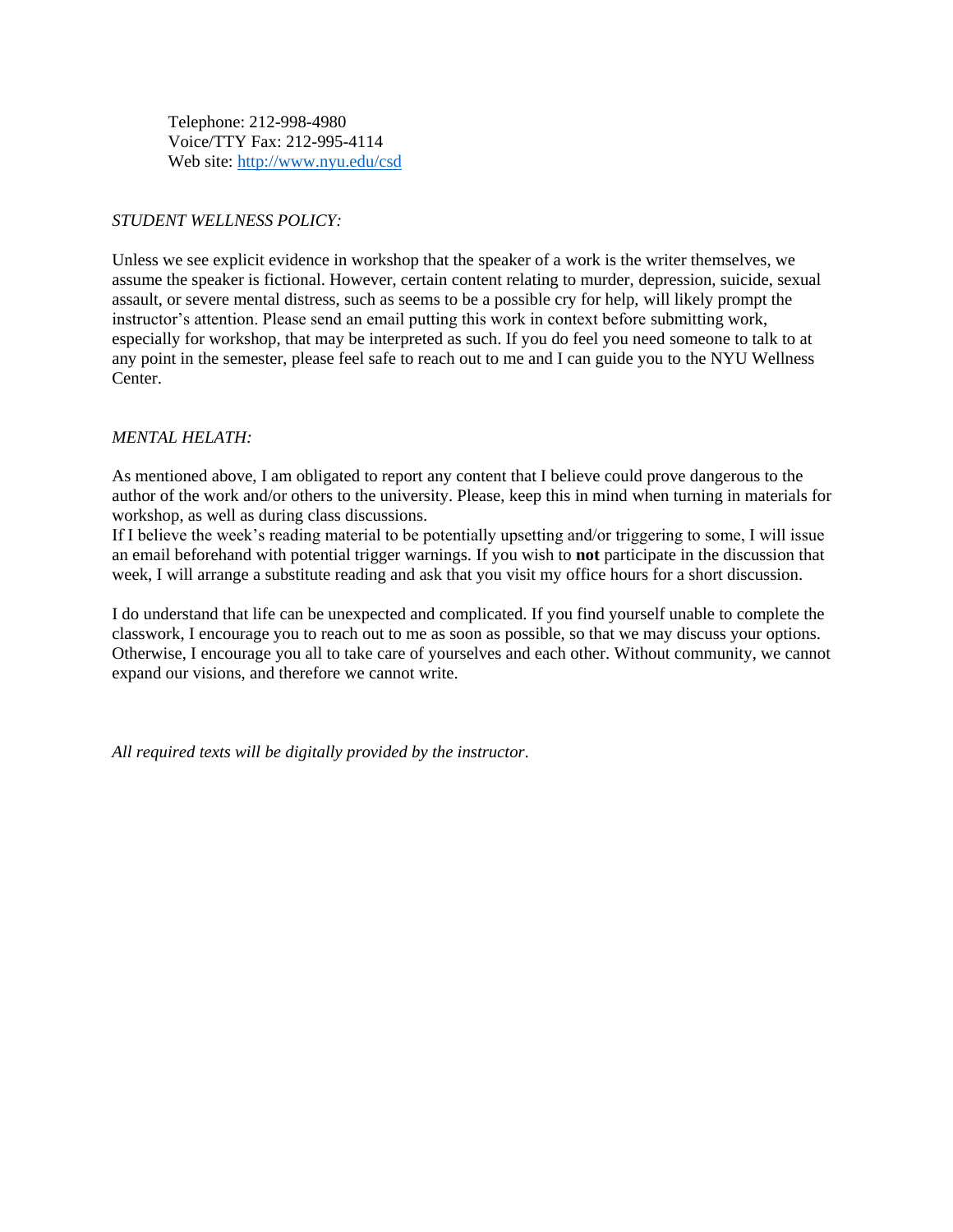*COURSE SCHEDULE (all readings subject to change):* 

*WEEK 1 – intro!* 

Monday, Jan. 24 – Syllabus Day and Class Guidelines We'll make it fun! We'll do some writing! Creative Assignment #1: due **Friday, Jan. 28 by 11 pm.** 

Wednesday, Jan. 26 – Intro to Style Class discussion, Frank O'Hara (from "*Lunch Poems"*), Amy Hempel ("*In the Cemetery where Al Jolson is Buried"*)

*WEEK 2 – Voice. Why do we listen?* 

Monday, Jan. 31 Class discussion, Bulawayo (*"Hitting Budapest*"), Julie Otsuka (*"The Buddha in the Attic"* excerpt) Creative Assignment #2: due **Friday, Feb. 4 by 11 pm.** (Workshop pieces due 11 pm)

Wednesday, Feb. 2 Class discussion, Morgan Parker (from *"There Are More Beautiful Things Than Beyoncé"*), Jericho Brown (from "*The Tradition"*), Etheridge Knight (*"Feeling Fucked Up*"), Alex Dimitrov (*"Monday"*), , Eduardo Corral (*"Monologue of a Vulture's Shadow*")

*WEEK 3 – Structure. How are we beckoned?* 

Monday, Feb. 7

Class discussion, Olena Kalytiak Davis (from "*Shattered Sonnets, Love Cards, and Other Off and Back Handed Importunities"*), AE Stallings ("*Another Lullaby for Insomniacs*", "*LIKE*"), Elizabeth Bishop ("*Sestina*"), Randall Mann ("*September Elegies*") Creative Assignment #3: due **Friday, Feb. 11 by 11 pm** (Workshop pieces due 11 pm)

Wednesday, Feb. 9 Workshop

*WEEK 4 – Structure. How are we beckoned?* 

Monday, Feb. 14 Class discussion, Jenny Zhang ("*Why Were They Throwing Bricks"*), Justin Torres ("*Reverting to a Wild State*") Creative Assignment #4: **due Friday, Feb. 18 by 11 pm** (Workshop pieces due 11 pm)

Wednesday, Feb. 16 Workshop

*WEEK 5 – Workshop only.* 

Monday, Feb. 21 NO CLASS, PRESIDENT'S DAY Creative Assignment #5: **due Friday, Feb. 25 by 11 pm** (Workshop pieces due 11 pm)

Wednesday, Feb. 25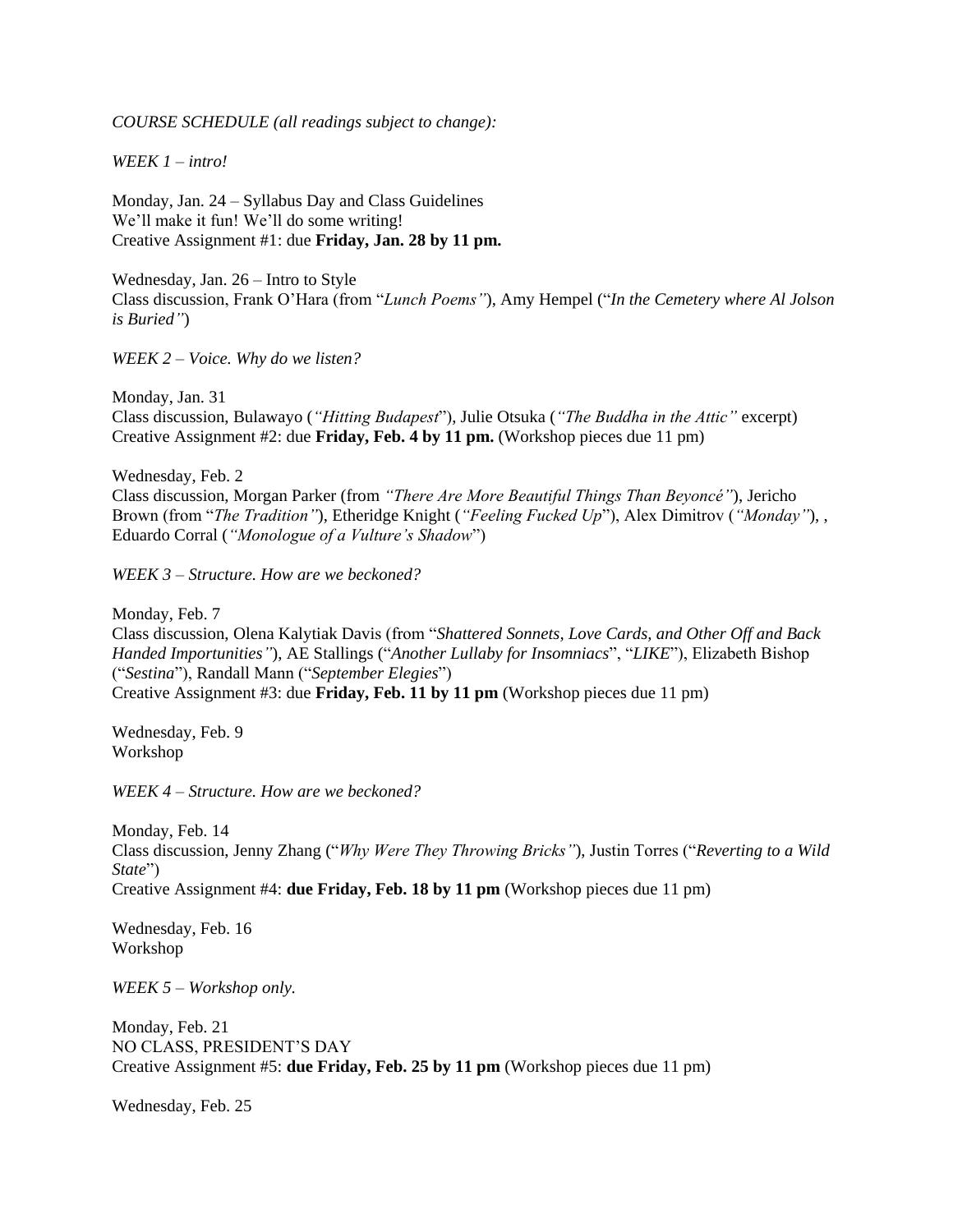Workshop

*WEEK 6 – Mood. What do we feel?* 

Monday, Feb. 28 Class discussion, Anne Carson (from "*Glass, Irony and God"*), José Lomas Hervert ("*Los Ausentes*") Creative Assignment #6: **due Friday Mar. 4 by 11 pm** (Workshop pieces due 11 pm)

Wednesday, Mar. 2 Workshop

*WEEK 7 – Mood. What do we feel?* 

Monday, Mar. 7 Class discussion, Michael Cunningham (*"White Angel*"), Willa Cather (*"My Antonia"* excerpt) Creative Assignment #7: **due Friday Mar. 9 by 11 pm** (Workshop pieces due 11 pm)

Wednesday, Mar. 11 Workshop

*WEEK 8 – SPRING BREAK*

NO CLASS

*WEEK 9 – Images and Objects. What do we find?* 

Monday, Mar. 21 Class discussion, Donika Kelley (*"Out West*", "*Fourth Grade Autobiography", "Catalogue"*), Louise Gluck ("*Mock* Orange"), The Blaze ("*Heaven", "Territory"*), Creative Assignment #8: **due Friday Mar. 23 by 11 pm** (Workshop pieces due 11 pm)

Wednesday, Mar. 25 Workshop

*WEEK 10 – Images and Objects. What do we find?*

Monday, Mar. 28 Class discussion, Gertrude Stein (from "*Tender Buttons*"), Carmen Maria Machado (from *"Her Body and Other Parties*") Creative Assignment #9: **due Friday, Apr. 1 by 11 pm** (Workshop pieces due 11 pm)

Wednesday, Mar. 30 Workshop

*WEEK 11 – Enjambment. Where do we find it?*

Monday, Apr. 4 Class discussion, James Schuyler (from "*Selected Works*"), Fairfield Porter (*Collected paintings*), *TBA*  Creative Assignment #10: **due Friday, Apr. 8 by 11 pm** (Workshop pieces due 11 pm)

Wednesday, Apr. 6